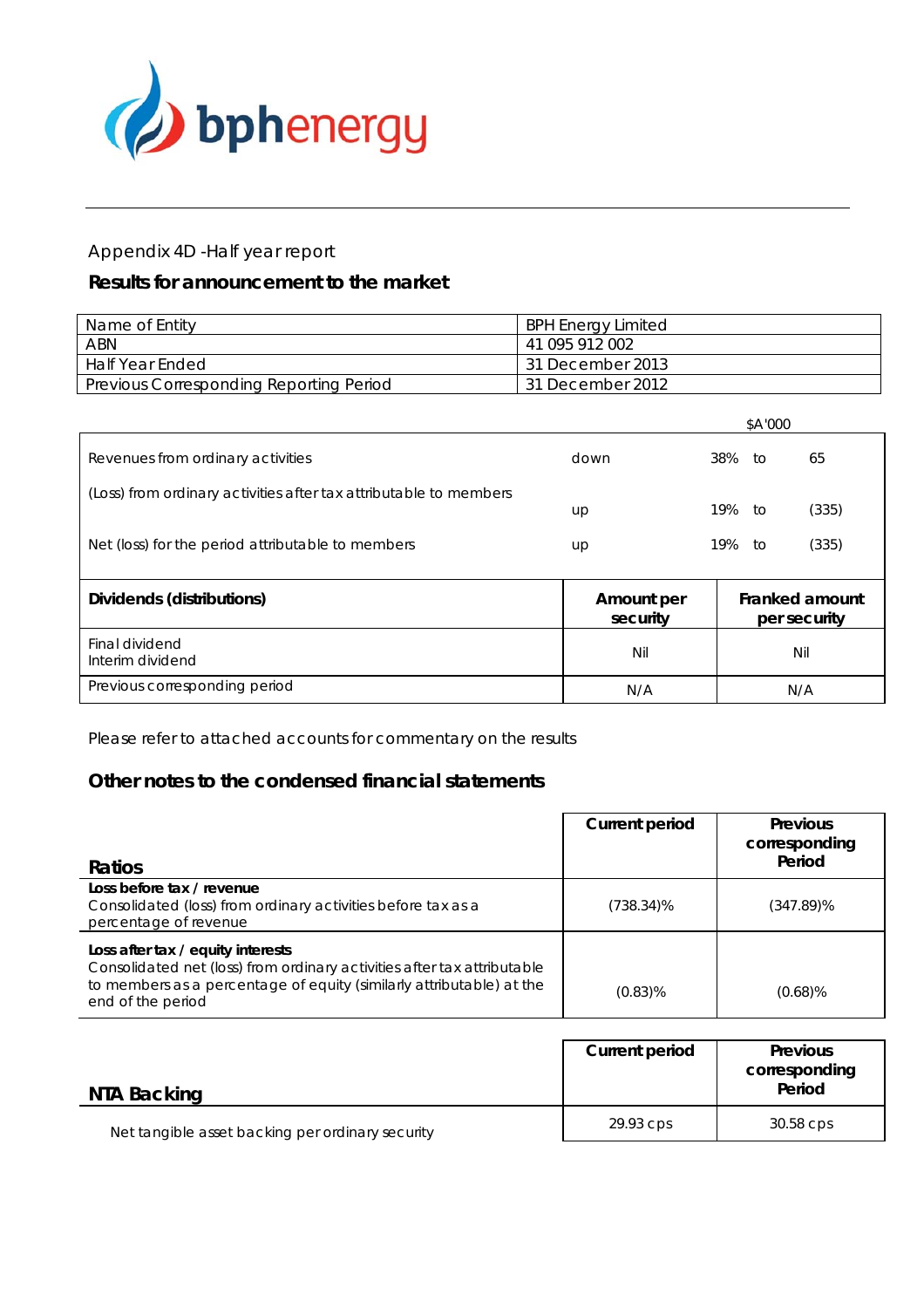## **Commentary on Results**

The loss of the consolidated entity after providing for income tax amounted to \$344,333 (2012: \$296,486).

The net assets of the consolidated entity decreased by \$335,873 to \$47,861,424 at 31 December 2013. This decrease has largely resulted from cash balances decreasing by \$105,000 after the continued provision of funding to Cortical Dynamics Limited and Molecular Discovery Systems Limited.

Significant developments during the period include :

Cortical Dynamics Ltd

- BPH investee Cortical Dynamics Ltd ("Cortical") had a key patent granted during the period. The patent entitled, 'EEG analysis system' was granted by the US Patent and Trademark which has previously been granted in Australia, China, Japan and New Zealand. The US patent provides an exclusivity period until July 2030. It is Cortical's third granted patent within the US. The US is the world's largest market for depth of anaesthesia monitoring, with an estimated 21 million people administered general anaesthesia for surgical procedures annually.
- Cortical had a second key patent granted during the period. The patent entitled, 'Neurodiagnostic monitoring and display system' was granted by the Australian patent office. The granted Australian Patent has an expiry date of November 2027.

Molecular Discover Systems Ltd

 BPH investee Molecular Discovery Systems Ltd ("MDS") has had two new Australian patent applications granted during the period increasing the total of Australian patents granted to four. The issued patents entitled 'Agent for the treatment of hormone-dependent disorders and uses thereof' and 'Transcription Factor modulator' are valid to March 2027 and April 2027 respectively. The two patents complement MDS' previously granted patents 'Tumour suppressor factor', which has been granted in the United States and Australia, and the Australian patent entitled 'Sumoylation control agent and uses thereof'.

Advent Energy Ltd

- Advent Energy Limited (Advent), through wholly owned subsidiary Onshore Energy Pty Ltd's application to the Western Australian Department of Mines & Petroleum, successfully obtained a suspension of the condition requiring the completion of the EP386 Year 2 work until 31 March 2015.
- The Australian Council of Learned Academies (ACOLA) released a report entitled Engineering energy: unconventional gas production, as a study of shale gas in Australia. The report independently verified the potential of BPH investee Advent Energy Limited's (Advent) onshore Bonaparte Basin acreage (EP386 and RL1) to possess significant recoverable shale gas volumes. Advent has previously advised of a 9.8 Tcf (Best estimate) prospective resource estimate for the shale gas potential present in its 100% owned EP386 and RL1. The Low Estimate and High Estimate of prospective resources are 1.9 and 25.4 Tcf respectively.
- The legal dispute between Fugro Survey Pty Ltd, RPS Energy Pty Ltd and Asset Energy Pty Ltd (wholly owned subsidiary of Advent Energy) was settled at a court appointed mediation. The dispute arose over performance and fees in connection with pre-drilling site survey works conducted by Fugro Survey Pty Ltd at PEP11, offshore Sydney Basin, in 2010. Asset Energy Pty Ltd settled Fugro Survey Pty Ltd's claim of \$2.2 million with a payment of \$100,000.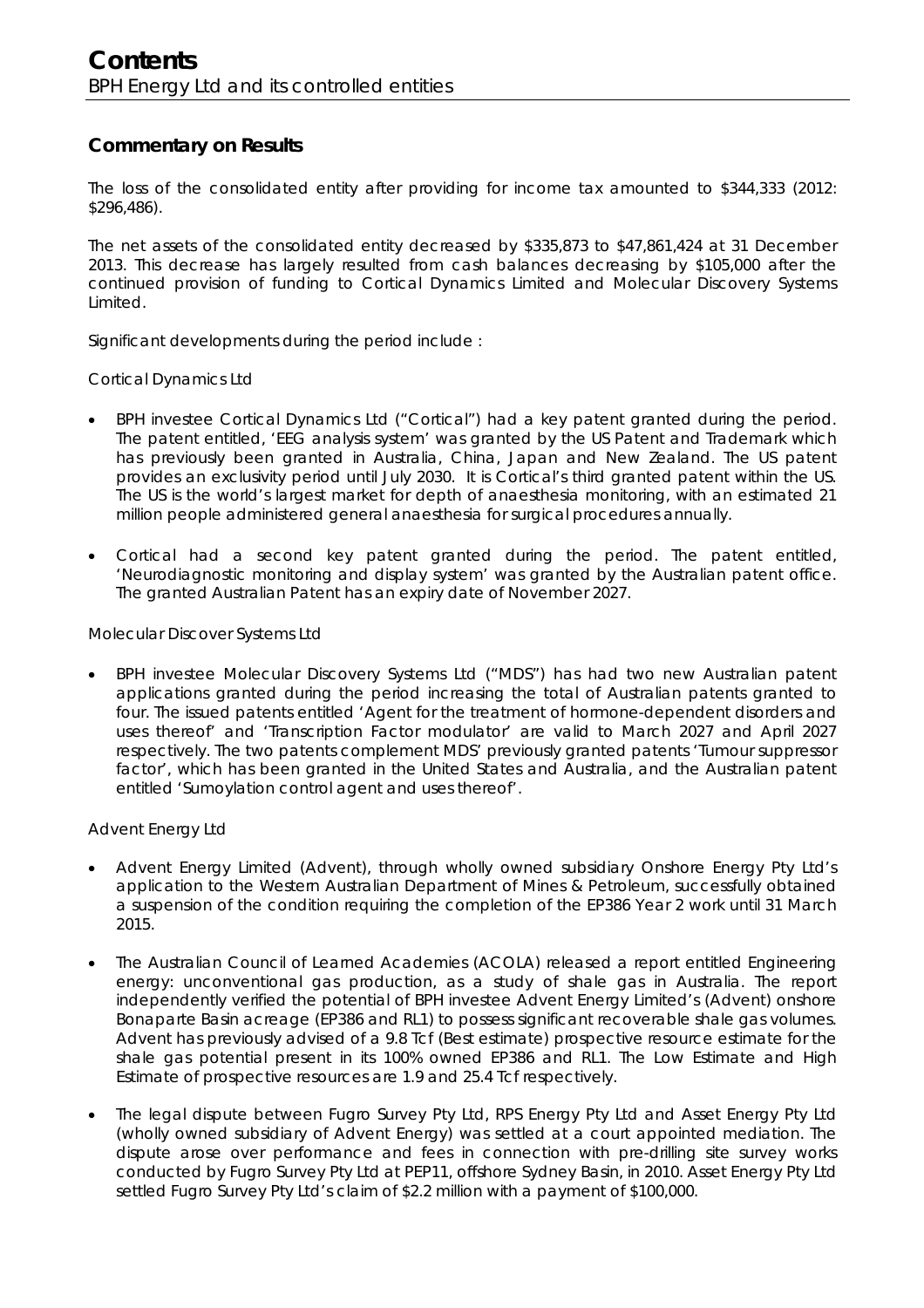# **Contents**  BPH Energy Ltd and its controlled entities

- Advent, through its wholly owned subsidiary Onshore Energy Pty Ltd, successfully renewed Retention Licence 1 (RL1) in the onshore Bonaparte Basin, Northern Territory, for a further five year term.
- During the period Advent signed a non-binding Letter Of Intent (LOI) with CO2 Group subsidiary Western Australian Resources Limited (WARL) for the potential future supply of gas to WARL's proposed aquaculture project in northern Australia. The LOI provides an initial framework for discussion, information sharing and negotiation towards a possible gas supply agreement by the fourth quarter of 2014. This timeframe corresponds with WARL's intended feasibility studies and financial investment decision timetable.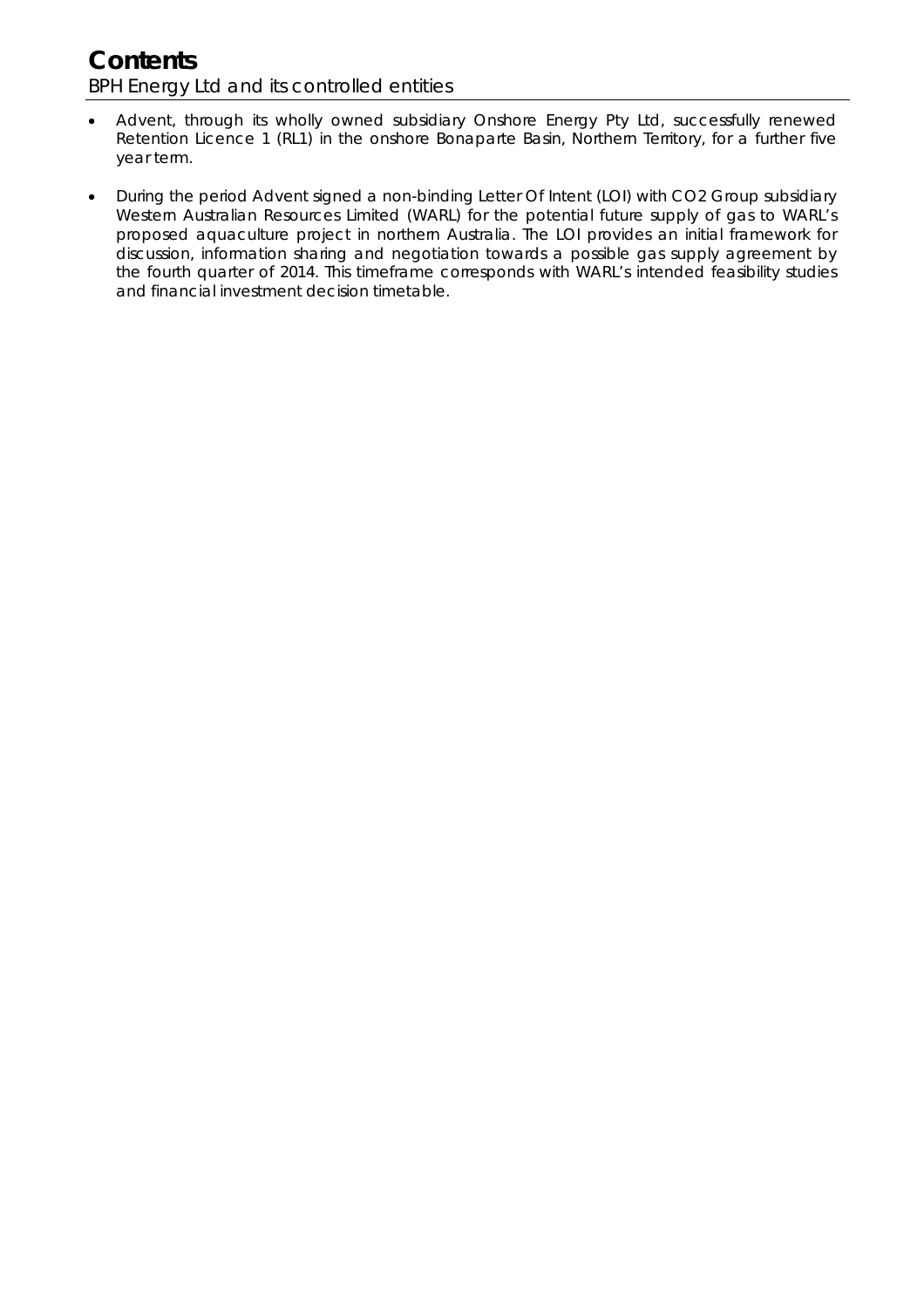## Page Number

| Condensed Consolidated Statement of Profit or Loss and Other Comprehensive Income  5 |  |
|--------------------------------------------------------------------------------------|--|
|                                                                                      |  |
|                                                                                      |  |
|                                                                                      |  |
|                                                                                      |  |
|                                                                                      |  |

# **Company Information**

## **Directors**

David Breeze – Executive Chairman Greg Gilbert – Non Executive Director (resigned 11 December 2013) Hock Goh – Non Executive Director Deborah Ambrosini –Executive Director and Company Secretary

## **Scientific Advisors**

Professor Peter Klinken Dr Robin Scaife Professor David Liley

## **Registered Office**

14 View Street NORTH PERTH WA 6006

## **Principal Business Address**

14 View Street NORTH PERTH WA 6006 Telephone: (08) 9328 8366 Facsimile: (08) 9328 8733 Website: www.bphenergy.com.au E-mail: admin@bphenergy.com.au

## **Auditor**

Nexia Perth Audit Services Pty Ltd Level 3 88 William Street PERTH WA 6000

## **Share Registry**

Security Transfer Registrars Pty Ltd 770 Canning Highway APPLECROSS WA 6153

# **Australian Business Number**

41 095 912 002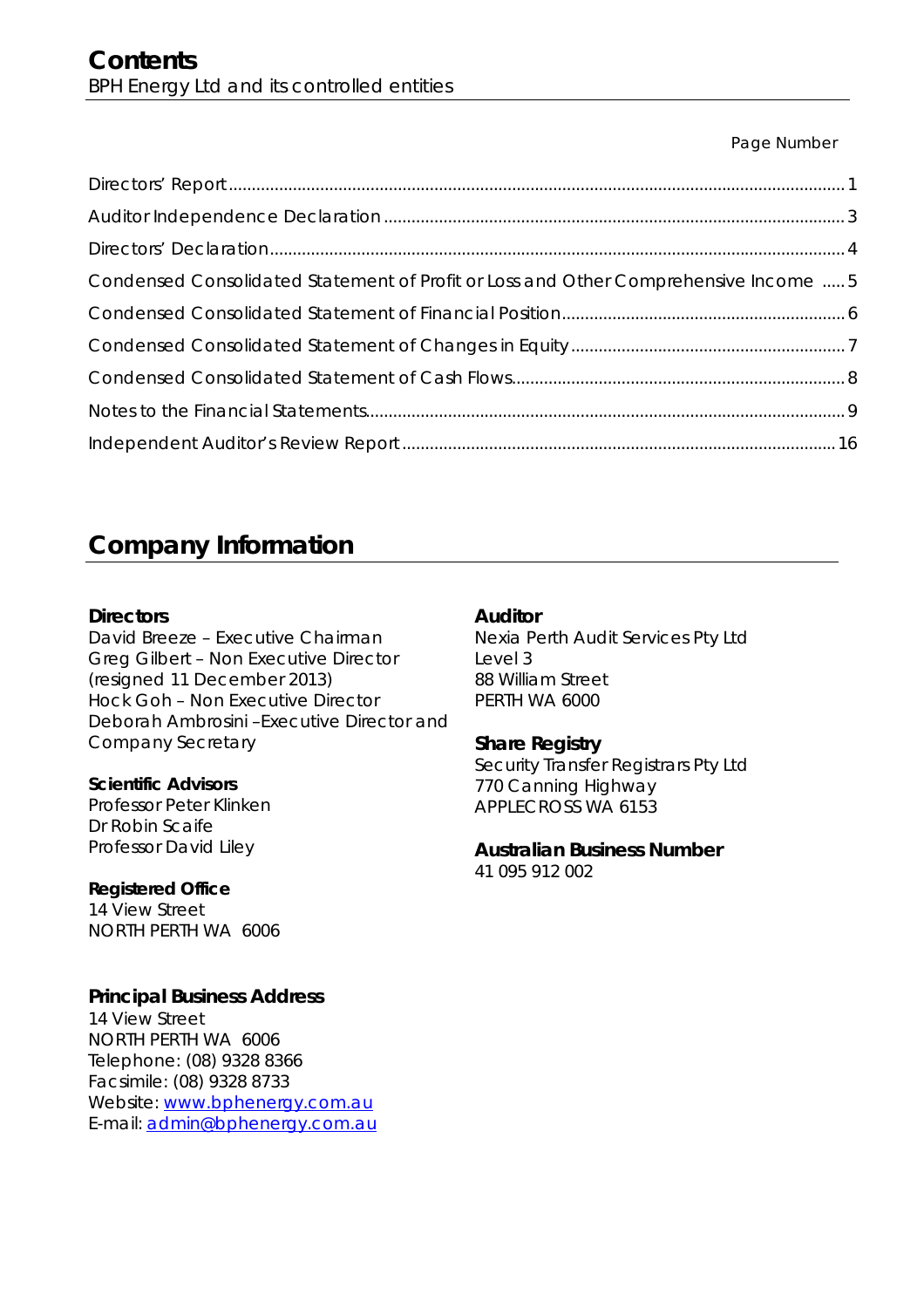The directors of BPH Energy Ltd submit herewith the financial report for the half year ended 31 December 2013. In order to comply with the provisions of the *Corporations Act 2001*, the directors report as follows:

# **Directors**

The names of the directors of the company during or since the end of the period are:

D L Breeze G Gilbert (resigned 11 December 2013) H Goh D Ambrosini

## **Review of Operations**

Operating loss for the consolidated entity after tax for the year was \$344,333 (2012 \$296,486).

- BPH investee Cortical Dynamics Ltd ("Cortical") had a key patent granted during the period. The patent entitled, 'EEG analysis system' was granted by the US Patent and Trademark which has previously been granted in Australia, China, Japan and New Zealand. The US patent provides an exclusivity period until July 2030. It is Cortical's third granted patent within the US. The US is the world's largest market for depth of anaesthesia monitoring, with an estimated 21 million people administered general anaesthesia for surgical procedures annually.
- Cortical had a second key patent granted during the period. The patent entitled, 'Neurodiagnostic monitoring and display system' was granted by the Australian patent office. The granted Australian Patent has an expiry date of November 2027.
- BPH investee Molecular Discovery Systems Ltd ("MDS") has had two new Australian patent applications granted during the period increasing the total of Australian patents granted to four. The issued patents entitled 'Agent for the treatment of hormone-dependent disorders and uses thereof' and 'Transcription Factor modulator' are valid to March 2027 and April 2027 respectively. The two patents compliment MDS' previously granted patents 'Tumour suppressor factor', which has been granted in the United States and Australia, and the Australian patent entitled 'Sumoylation control agent and uses thereof'.
- The Australian Council of Learned Academies (ACOLA) released a report entitled *Engineering energy: unconventional gas production, as a study of shale gas in Australia*. The report independently verified the potential of BPH investee Advent Energy Limited's (Advent) onshore Bonaparte Basin acreage (EP386 and RL1) to possess significant recoverable shale gas volumes. Advent has previously advised of a 9.8 Tcf (Best estimate) prospective resource estimate for the shale gas potential present in its 100% owned EP386 and RL1. The Low Estimate and High Estimate of prospective resources are 1.9 and 25.4 Tcf respectively.
- The legal dispute between Fugro Survey Pty Ltd, RPS Energy Pty Ltd and Asset Energy Pty Ltd (wholly owned subsidiary of Advent Energy) was settled at a court appointed mediation. The dispute arose over performance and fees in connection with pre-drilling site survey works conducted by Fugro Survey Pty Ltd at PEP11, offshore Sydney Basin, in 2010. Asset Energy Pty Ltd settled Fugro Survey Pty Ltd's claim of \$2.2 million with a payment of \$100,000.
- Advent through its wholly owned subsidiary Onshore Energy Pty Ltd successfully renewed Retention Licence 1 (RL1) in the onshore Bonaparte Basin, Northern Territory, for a further five year term.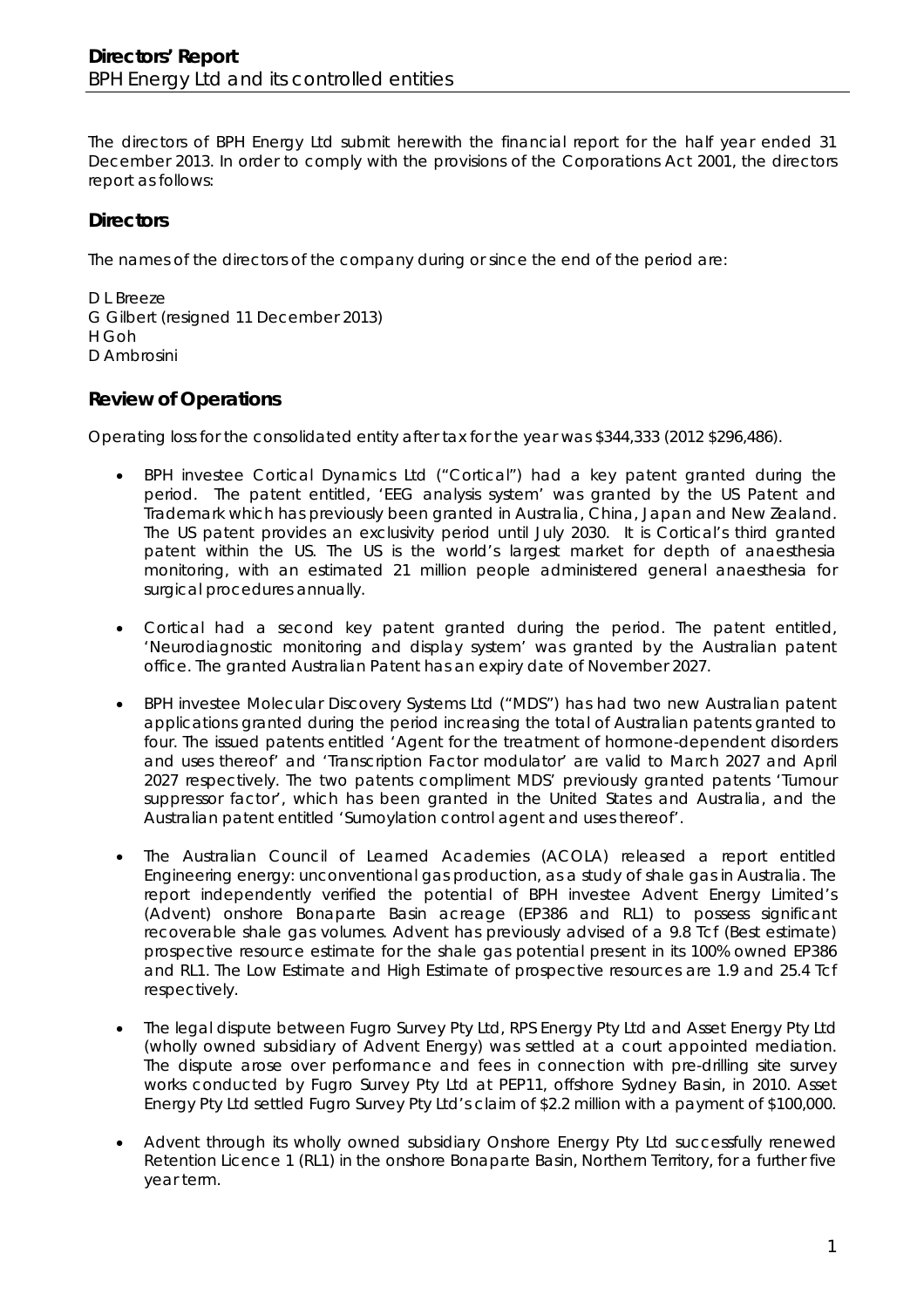- Advent, through wholly owned subsidiary Onshore Energy Pty Ltd's application to the Western Australian Department of Mines & Petroleum, successfully obtained a suspension of the condition requiring the completion of the EP386 Year 2 work until 31 March 2015.
- During the period, Advent signed a non-binding Letter Of Intent (LOI) with CO2 Group subsidiary Western Australian Resources Limited (WARL) for the potential future supply of gas to WARL's proposed aquaculture project in northern Australia. The LOI provides an initial framework for discussion, information sharing and negotiation towards a possible gas supply agreement by the fourth quarter of 2014. This timeframe corresponds with WARL's intended feasibility studies and financial investment decision timetable.

## **Significant changes in state of affairs**

During the period there were no other significant changes in the state of affairs of the consolidated entity other than that referred to in the financial statements or notes thereto.

## **Subsequent Events**

Other than referred to in note 10 of these financial accounts there have not been any matters or circumstance that have arisen since the end of the period, that have significantly affected, or may significantly affect, the operations of the consolidated entity, the results of those operations, or the state of affairs of the consolidated entity in future financial years.

## **Dividends**

The Directors recommend that no dividend be paid in respect of the current period and no dividends have been paid or declared since the commencement of the period.

### **Auditor's Independence**

The directors received a declaration of independence from the auditor. This is included in the financial report on page 3.

Signed in accordance with a resolution of the directors made pursuant to s.306(c) of the *Corporations Act 2001*.

On behalf of the Directors

D L Breeze Executive Chairman PERTH, 7 February 2014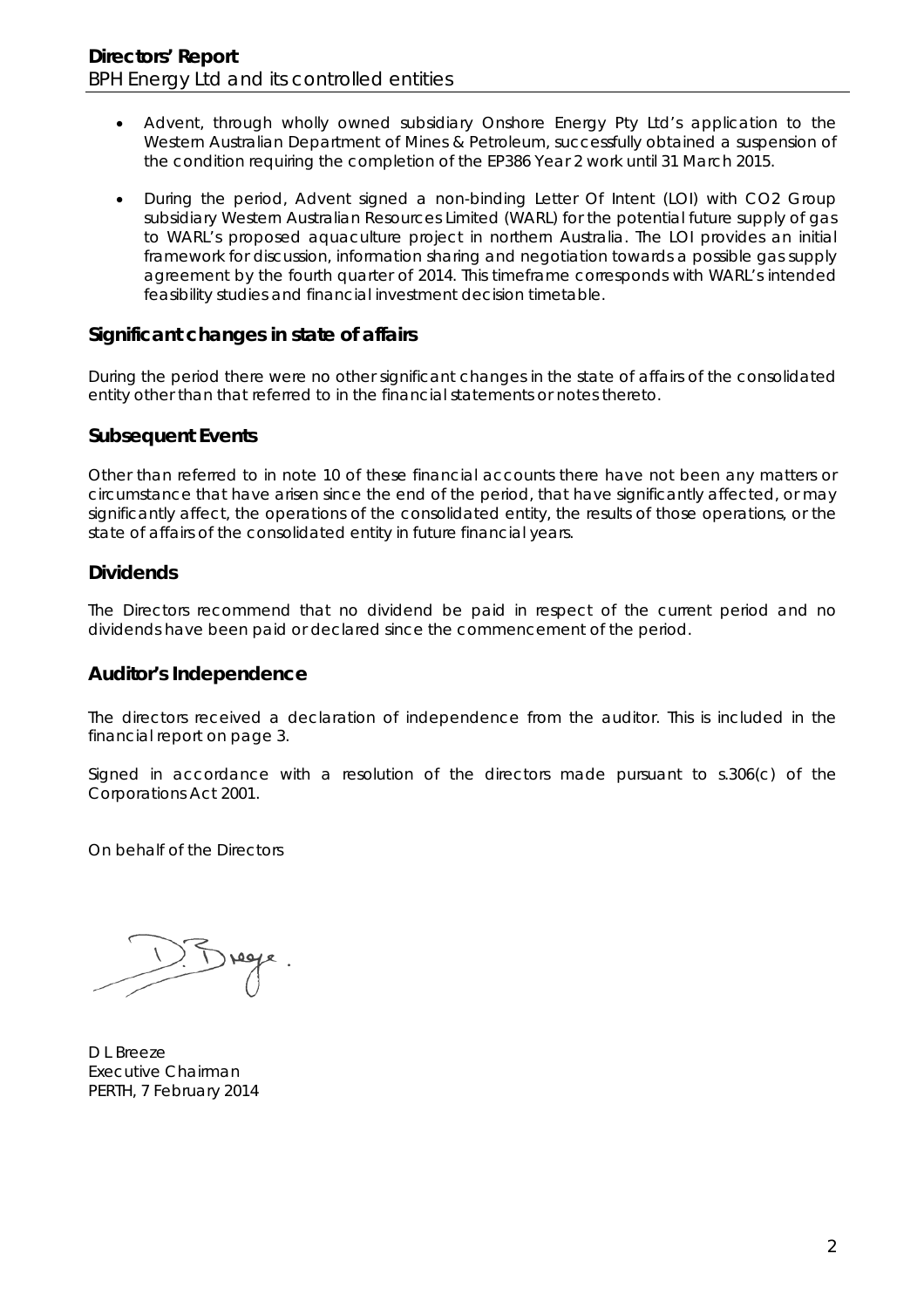

the next solution

#### **Auditor's independence declaration under section 307C of the Corporations Act 2001**

To the directors of BPH Energy Limited

I declare that, to the best of my knowledge and belief, in relation to the review for the half year ended 31 December 2013, there have been:

- (i) no contraventions of the auditor's independence requirements as set out in the *Corporations Act 2001* in relation to the review; and
- (ii) no contraventions of any applicable code of professional conduct in relation to the review.

**NPAS** 

#### **Nexia Perth Audit Services Pty Ltd**

Amar Nathwam

**Amar Nathwani B.Eng, CA Director** 

Perth 7 February 2014

**Nexia Perth Audit Services Pty Ltd** ACN 145 447 105 Level 3, 88 William Street, Perth WA 6000 GPO Box 2570, Perth WA 6001 p +61 8 9463 2463, f +61 8 9463 2499 audit@nexiaperth.com.au, www.nexia.com.au

Independent member of Nexia International

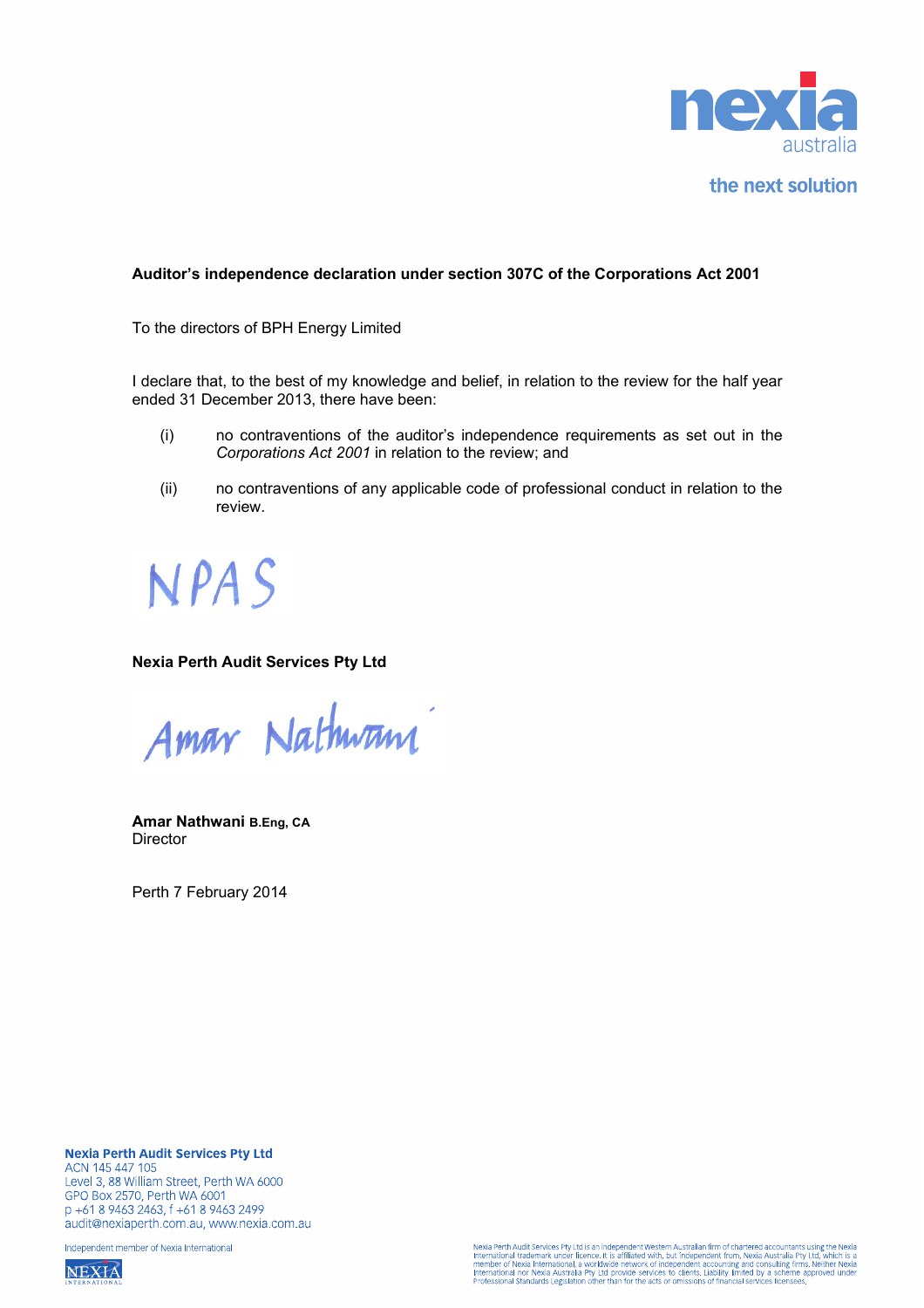The directors declare that:

- (a) in the directors' opinion, there are reasonable grounds to believe that the company will be able to pay its debts as and when they become due and payable; and
- (b) in the directors' opinion, the attached financial statements and notes thereto are in accordance with the *Corporations Act 2001*, including compliance with accounting standards and giving a true and fair view of the financial position and performance of the consolidated entity.

Signed in accordance with a resolution of the directors made pursuant to s.303(5) of the *Corporations Act 2001*.

On behalf of the Directors

Jrege

D L Breeze Executive Chairman PERTH, 7 February 2014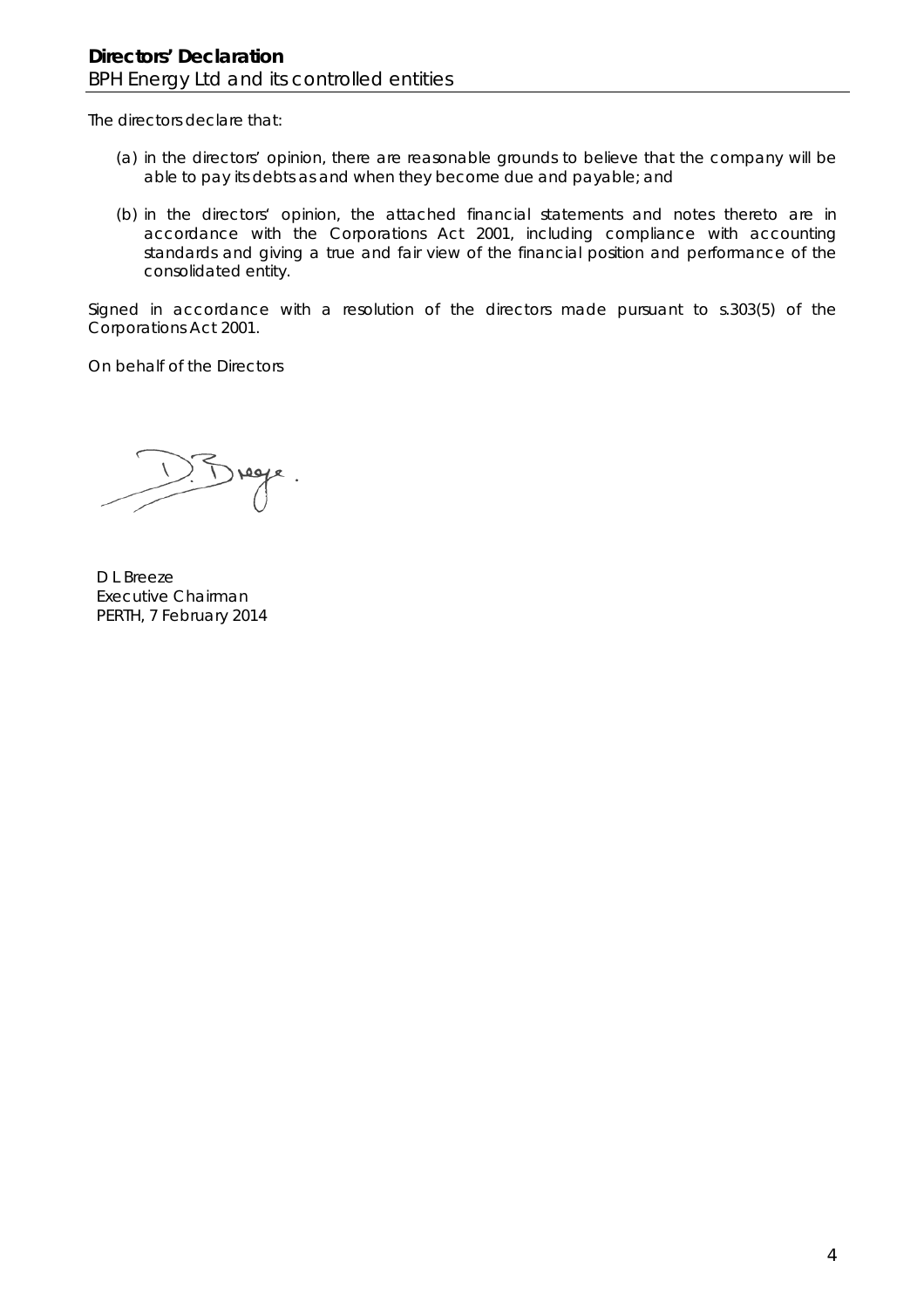# **Condensed Consolidated Statement of Profit or Loss and Other Comprehensive Income for the half year ended 31 December 2013**

BPH Energy Ltd and its controlled entities

|                                                   |             | <b>CONSOLIDATED</b>       |                           |
|---------------------------------------------------|-------------|---------------------------|---------------------------|
|                                                   | <b>Note</b> | 31 December<br>2013<br>\$ | 31 December<br>2012<br>\$ |
|                                                   |             |                           |                           |
| Interest revenue                                  | 4           | 65,875                    | 106,684                   |
| Administration expenses                           |             | (52,049)                  | (65, 547)                 |
| Consulting and legal expenses                     |             | (73, 730)                 | (85, 549)                 |
| Depreciation and amortisation expense             |             | (237)                     | (409)                     |
| Employee benefits expense                         |             | (50, 185)                 | (43, 622)                 |
| Insurance expenses                                |             | (15, 198)                 | (14,970)                  |
| Other expenses                                    |             | (65, 275)                 | (67, 703)                 |
| Debt write off                                    |             |                           | 98,738                    |
| Share of Associates Loss                          |             | (152, 813)                | (143, 318)                |
| Research and Development expenses                 |             | (73, 976)                 | (86, 650)                 |
| Service expenses                                  |             | (68, 793)                 | (68, 793)                 |
| Operating Loss before income tax                  |             | (486, 381)                | (371, 139)                |
| Income tax benefit                                |             | 142,048                   | 74,653                    |
| Operating Loss for the period                     |             | (344, 333)                | (296, 486)                |
| Other comprehensive income                        |             |                           |                           |
| Total Comprehensive income for the period         |             | (344, 333)                | (296, 486)                |
| Loss attributable to non-controlling interest     |             | (8,688)                   | (14, 553)                 |
| Loss attributable to members of the parent entity |             | (335, 645)                | (281, 933)                |
| Earnings per share-                               |             |                           |                           |
| Basic and Diluted (cents per share)               |             | (0.28)                    | (0.17)                    |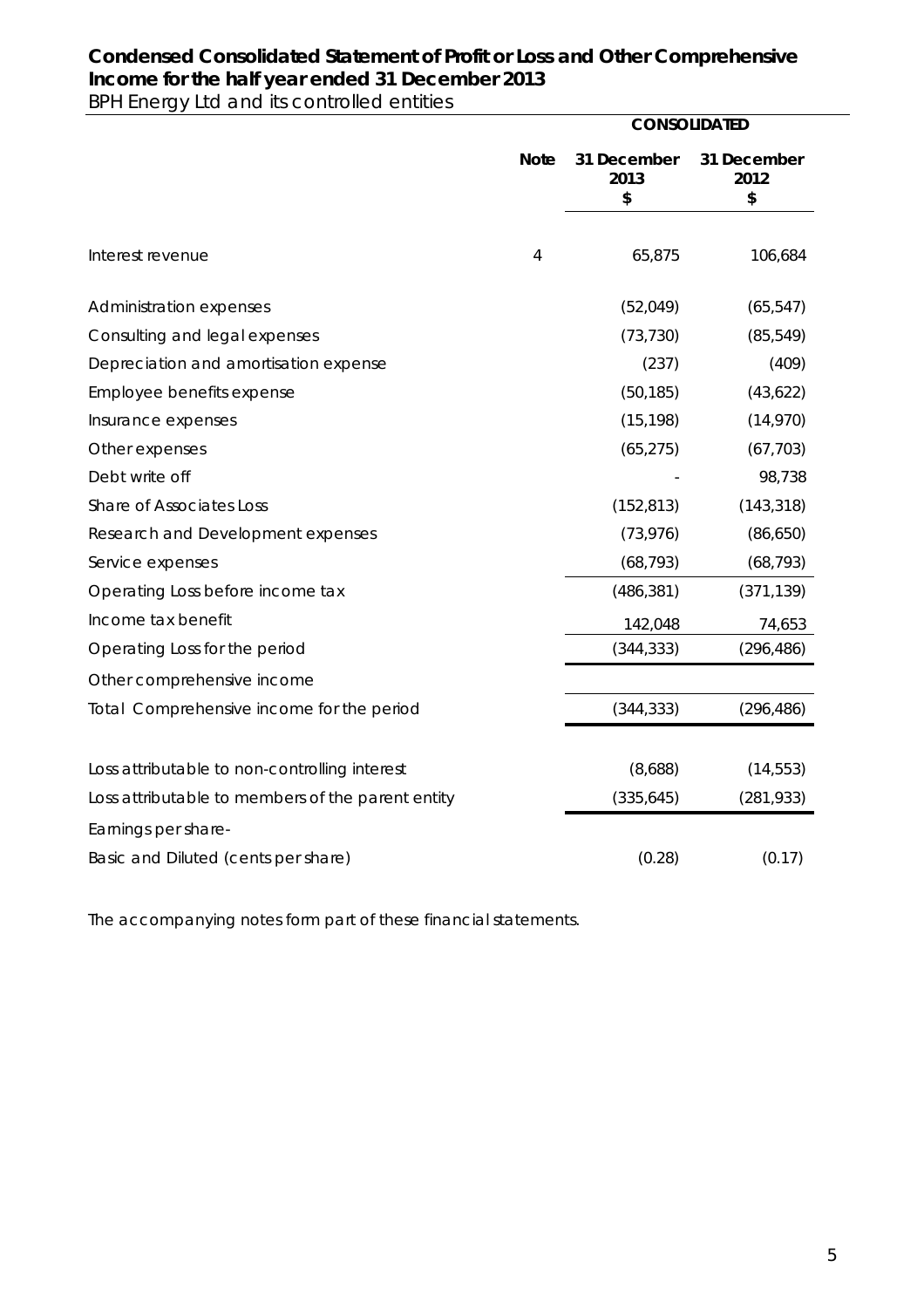## **Condensed Consolidated Statement of Financial Position as at 31 December 2013**  BPH Energy Ltd and its controlled entities

 **CONSOLIDATED Note 31 December 2013 \$ 30 June 2013 \$ Current Assets**  Cash and cash equivalents 6 5 515,812 900,599 Trade and other receivables and the state 4,664 1,977 Financial Assets 9 97,625 1,637,691 Other Current Assets 29,660 *Total Current Assets* 637,814 2,569,927 **Non-Current Assets**  Financial assets 9 2,698,815 995,119 Investment in associates 8 49,537,723 49,690,539 Intangible assets 72,454 72,454 Property, plant and equipment 234 471 *Total Non-Current Assets* 52,309,226 50,758,583 *Total Assets* 52,947,040 53,328,510 **Current Liabilities**  Trade and other payables Trade and other payables Financial liabilities 390,456 Provisions 21,726 26,432 *Total Current Liabilities* 1,186,338 728,579 **Non-Current Liabilities**  Deferred Tax liabilities 3,757,600 3,899,656 Financial liabilities 141,678 502,978 *Total Non-Current Liabilities* 3,899,278 4,402,634 *Total Liabilities* 5,085,616 5,131,213 *Net Assets* 47,861,424 48,197,297 **Equity**  Issued capital 6 41,511,195 41,511,195 Reserve 15,443,106 15,434,646 Accumulated losses (8,978,494) (8,642,849) Non-controlling interests (114,383) (105,695) *Total Equity* 47,861,424 48,197,297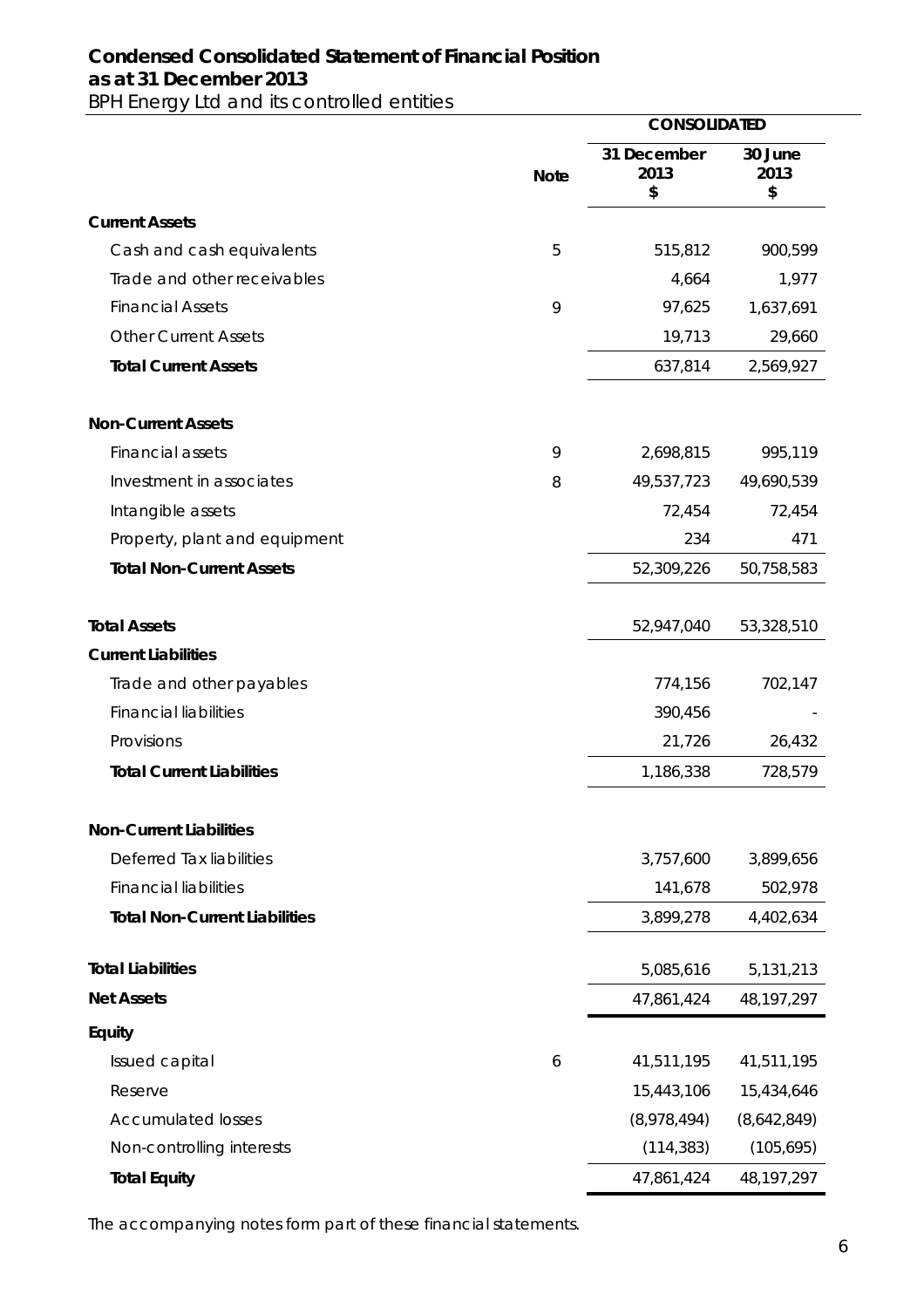## **Condensed Consolidated Statement of Changes in Equity for the half year ended 31 December 2013**  BPH Energy Ltd and its controlled entities

| <b>CONSOLIDATED</b>                                                           | Ordinary<br>Share<br>Capital<br>\$ | Accumulated<br>losses<br>\$ | Options<br>reserve<br>\$ | <b>Fair Value</b><br>Adjustment | Total<br>attributable<br>to owners of<br>the parent<br>entity<br>\$ | Non<br>Controlling<br>Interest<br>\$ | Total<br>\$  |
|-------------------------------------------------------------------------------|------------------------------------|-----------------------------|--------------------------|---------------------------------|---------------------------------------------------------------------|--------------------------------------|--------------|
| Balance as at 1 July 2012                                                     | 41,511,195                         | (8,074,395)                 | 416,590                  | 15,015,000                      | 48,868,390                                                          | (79, 241)                            | 48,789,149   |
| Loss for the period                                                           |                                    | (281, 933)                  |                          |                                 | (281, 933)                                                          | (14, 553)                            | (296, 486)   |
| Other comprehensive income                                                    |                                    |                             |                          |                                 |                                                                     |                                      |              |
| Total comprehensive income<br>for the half year                               |                                    | (281, 933)                  |                          |                                 | (281, 933)                                                          | (14, 553)                            | (296, 486)   |
| Transactions with owners in<br>their capacity as owners                       |                                    |                             | 2,198                    |                                 | 2,198                                                               |                                      | 2,198        |
| Balance for the half year<br>ending 31 December 2012                          | 41,511,195                         | (8,356,328)                 | 418,788                  | 15,015,000                      | 48,588,655                                                          | (93, 794)                            | 48,494,861   |
| Balance as at 1 July 2013                                                     | 41,511,195                         | (8,642,849)                 | 419,646                  | 15,015,000                      | 48,302,992                                                          | (105, 695)                           | 48, 197, 297 |
| Loss for the period                                                           |                                    | (335, 645)                  |                          |                                 | (335, 645)                                                          | (8,688)                              | (344, 333)   |
| Other comprehensive income<br>Total comprehensive income<br>for the half year |                                    | (335, 645)                  |                          |                                 | (335, 645)                                                          | (8,688)                              | (344, 333)   |
| Transactions with owners in their<br>capacity as owners                       |                                    |                             |                          |                                 |                                                                     |                                      |              |
| Options charges during the<br>period                                          |                                    |                             | 8,460                    |                                 | 8,460                                                               |                                      | 8,460        |
| Balance for the half<br>year<br>ending 31 December 2013                       | 41,511,195                         | (8,978,494)                 | 428,106                  | 15,015,000                      | 47,975,807                                                          | (114, 383)                           | 47,861,424   |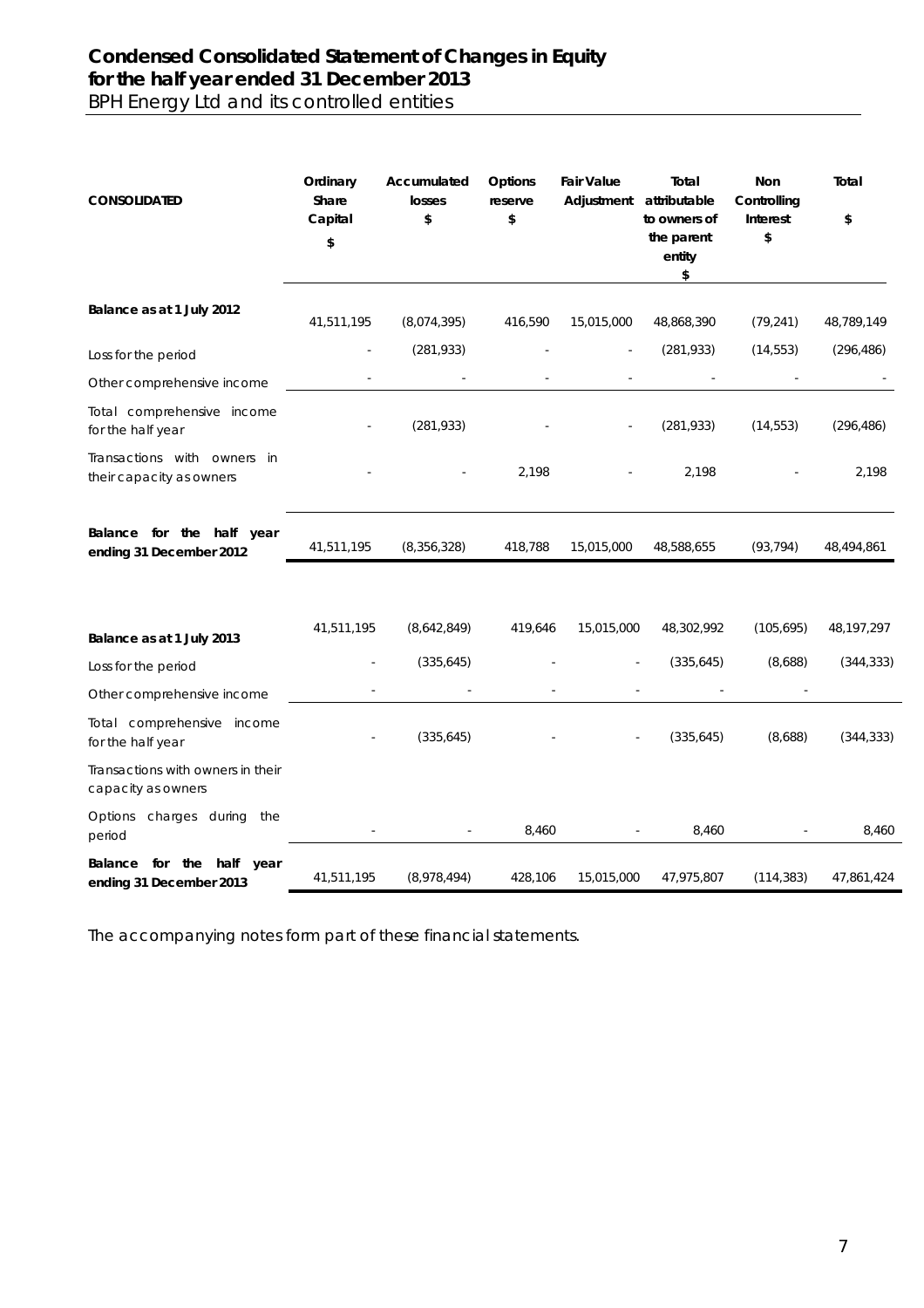# **Condensed Consolidated Statement of Cash Flows for the period ended 31 December 2013**

BPH Energy Ltd and its controlled entities

|                                               |             | <b>CONSOLIDATED</b>       |                           |
|-----------------------------------------------|-------------|---------------------------|---------------------------|
|                                               | <b>Note</b> | 31 December<br>2013<br>\$ | 31 December<br>2012<br>\$ |
| <b>Cash Flows From Operating Activities</b>   |             |                           |                           |
| Cash receipts from customers                  |             |                           |                           |
| Cash payments to suppliers                    |             | (286, 546)                | (323, 572)                |
| Interest received                             |             | 6,759                     | 22,924                    |
| Net cash used in operating activities         |             | (279, 787)                | (300, 648)                |
| <b>Cash Flows From Investing Activities</b>   |             |                           |                           |
| Loans to related entities                     |             | (180,000)                 | (250,000)                 |
| Proceeds from borrowings                      |             | 75,000                    |                           |
| Net cash used in investing activities         |             | (105,000)                 | (250,000)                 |
| Net decrease in Cash Held                     |             | (384, 787)                | (550, 648)                |
| Cash At the Beginning Of The Financial Period |             | 900,599                   | 1,798,924                 |
| Cash At The End Of The Financial Period       | 5           | 515,812                   | 1,248,276                 |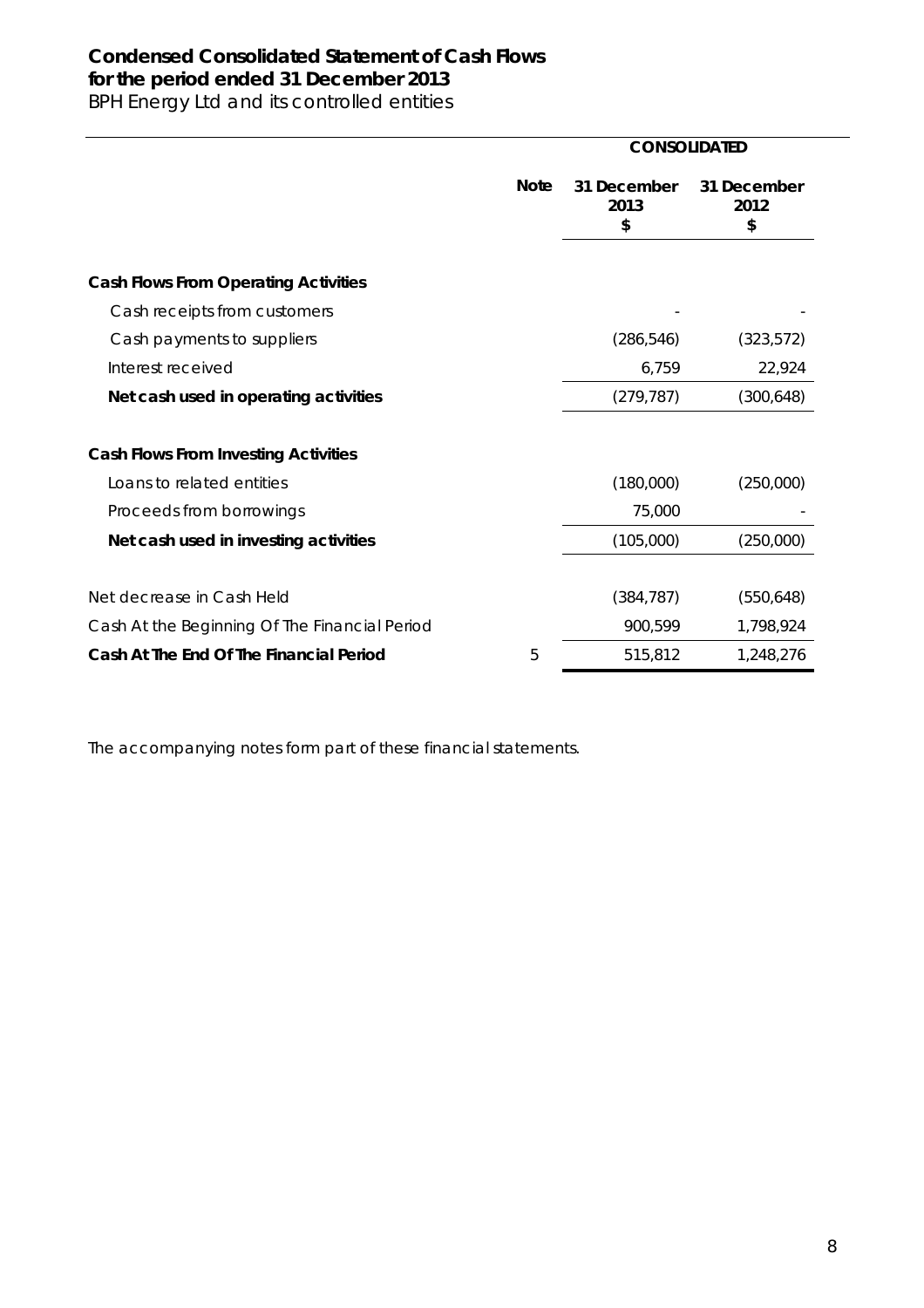## **1. CORPORATE INFORMATION**

The financial report of BPH Energy Ltd authorised for issue in accordance with a resolution of the directors on 7 February 2014.

BPH Energy Ltd is a company incorporated in Australia and limited by shares which are publicly traded on the Australian Securities Exchange.

## **2. SUMMARY OF SIGNIFICANT ACCOUNTING POLICIES**

## **Statement of Compliance**

The half-year financial report is a general purpose financial report prepared in accordance with the requirements of the *Corporations Act 2001* and Australian Accounting Standard AASB 134: Interim Financial Reporting. Compliance with AASB 134 ensures compliance with International Financial Reporting Standards IAS 34 Interim Financial Reporting.

The half-year financial report does not include all of the notes of the type normally included within the annual financial report and therefore cannot be expected to provide as full an understanding of the financial performance, financial position and financing and investing activities of the consolidated entity as the full financial report.

The half-year financial report should be read in conjunction with the Annual Financial Report of BPH Energy Ltd as at 30 June 2013.

For the purpose of preparing the half-year financial report, the half-year has been treated as a discrete reporting period.

It is also recommended that the half-year financial report be considered together with any public announcements made by BPH Energy Ltd and its controlled entities during the half-year ended 31 December 2013 in accordance with the continuous disclosure obligations arising under the *Corporations Act 2001* and the ASX Listing Rules.

### **(a) Basis of Preparation**

### **Reporting Basis and Conventions**

The half-year report has been prepared on an accruals basis and is based on historical costs modified by the revaluation of selected non-current assets, financial assets and financial liabilities for which the fair value basis of accounting has been applied.

### **(b) Significant Accounting Policies**

The half-year condensed consolidated financial statements have been prepared using the same accounting policies as used in the annual financial statements for the year ended 30 June 2013, except for the impact of the standards and interpretations below in note 2(c). The accounting policies are consistent with Australian Accounting Standards and with International Reporting Standards.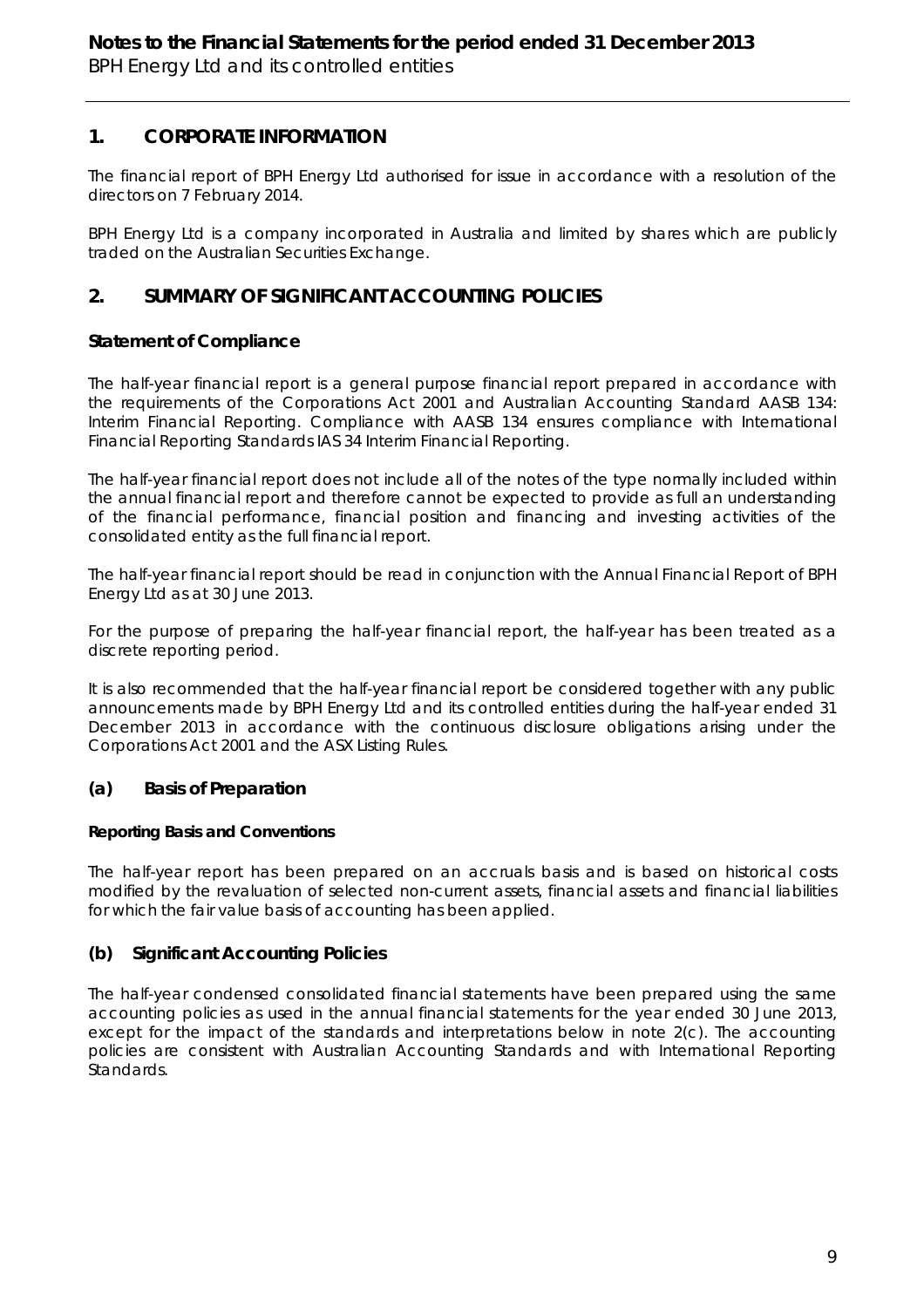# **2. SUMMARY OF SIGNIFICANT ACCOUNTING POLICIES (CONTINUED)**

## **(c) New standards**

The Group has adopted all of the new and revised Standards issued by the Australian Accounting Standards Board (the AASB) that are relevant to their operations and effective for the current halfyear.

New and revised Standards and amendments thereof effective for the current half-year that are relevant to the Group include:

- AASB 10 Consolidated Financial Statements and AASB 2011-7 Amendments to Australian Accounting Standards arising from the consolidation and Joint Arrangements standards
- AASB 11 Joint Arrangements and AASB 2011-7 Amendments to Australian Accounting Standards arising from the consolidation and Joint Arrangements standards
- AASB 12 Disclosure of Interests in Other Entities and AASB 2011-7 Amendments to Australian Accounting Standards arising from the consolidation and Joint Arrangements standards
- AASB 127 Separate Financial Statements (2011) and AASB 2011-7 Amendments to Australian Accounting Standards arising from the consolidation and Joint Arrangements standards
- AASB 128 Investments in Associates and Joint Ventures (2011) and AASB 2011-7 Amendments to Australian Accounting Standards arising from the consolidation and Joint Arrangements standards
- AASB 13 Fair Value Measurement and AASB 2011-8 Amendments to Australian Accounting Standards arising from AASB 13
- AASB 2012-2 Amendments to Australian Accounting Standards Disclosures Offsetting Financial Assets and Financial Liabilities

The effects of applying these standards are described below.

### AASB 10 Consolidated Financial Statements

AASB 10 supersedes AASB 127 Consolidated and Separate Financial Statements and Interpretation 112 Consolidation – Special Purpose Entities. AASB 10 revises the definition of control and provides extensive new guidance on its application. These new requirements have the potential to affect which of the Group's investees are considered to be subsidiaries and therefore change the scope of consolidation. The requirements on consolidation procedures, accounting for changes in noncontrolling interests and accounting for loss of control of a subsidiary are unchanged.

Management has reviewed its control assessments in accordance with AASB 10 and has concluded that there is no effect on the classification (as subsidiaries or otherwise) of any of the Group's investees held during the period or comparative periods covered by these financial statements.

### AASB 11 Joint Arrangements

AASB 11 replaces AASB 131 Interests in Joint Ventures and the guidance contained in a related interpretation, Interpretation 113 Jointly Controlled Entities – Non-Monetary Contributions by Venturers, has been incorporated in AASB 128 (as revised in 2011). AASB 11 deals with how a joint arrangement of which two or more parties have joint control should be classified and accounted for. Under AASB 11, there are only two types of joint arrangements – joint operations and joint ventures. The classification of joint arrangements under AASB 11 is determined based on the rights and obligations of parties to the joint arrangements by considering the structure, the legal form of the arrangements, the contractual terms agreed by the parties to the arrangement, and, when relevant, other facts and circumstances. A joint operation is a joint arrangement whereby the parties that have joint control of the arrangement (i.e. joint operators) have rights to the assets, and obligations for the liabilities, relating to the arrangement. A joint venture is a joint arrangement whereby the parties that have joint control of the arrangement (i.e. joint venturers) have rights to the net assets of the arrangement.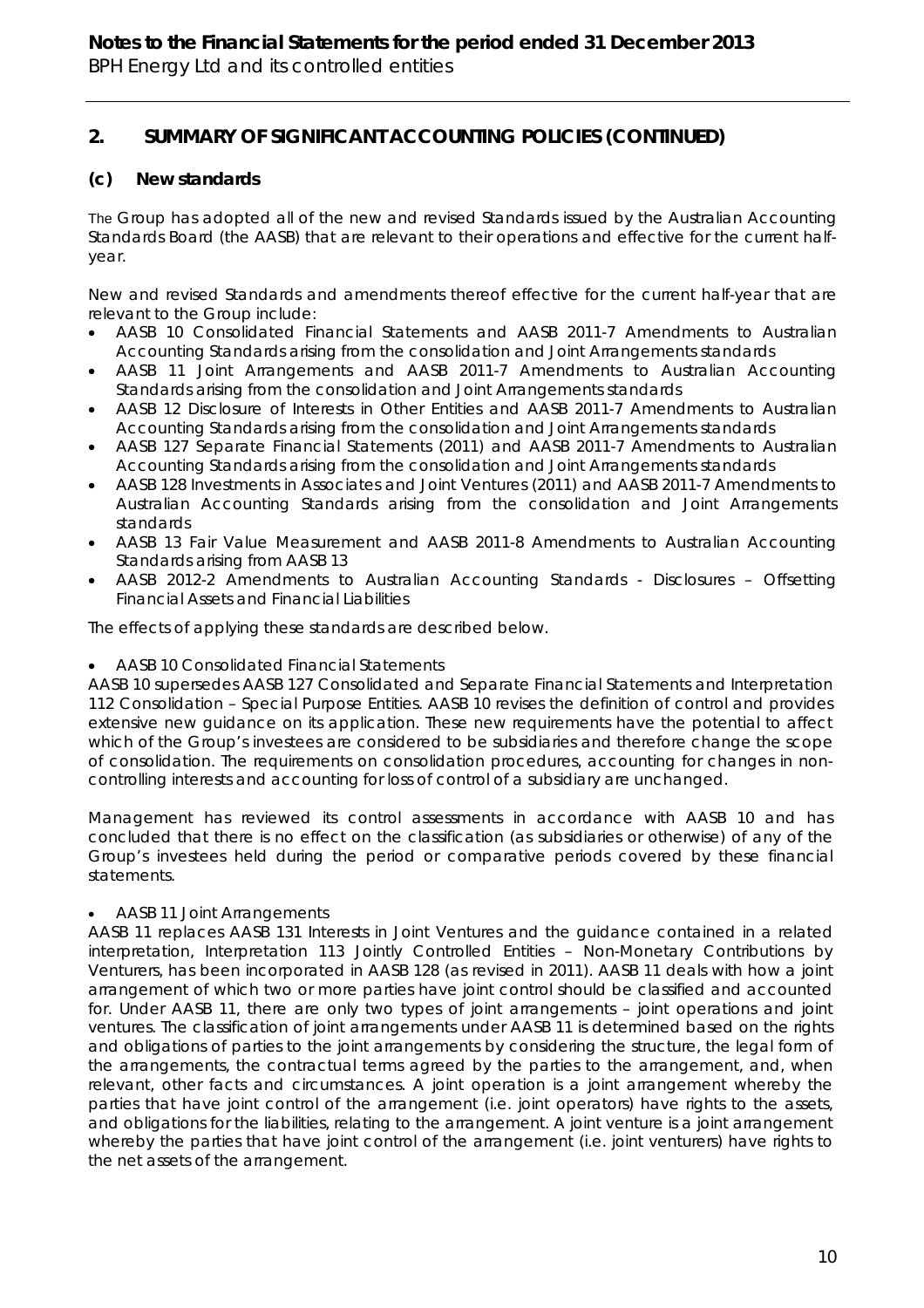# **2. SUMMARY OF SIGNIFICANT ACCOUNTING POLICIES (CONTINUED)**

## **(c) New standards (continued)**

Previously, AASB 131 Interests in Joint Ventures contemplated three types of joint arrangements – jointly controlled entities, jointly controlled operations and jointly controlled assets. The classification of joint arrangements under AASB 131 was primarily determined based on the legal form of the arrangement (e.g. a joint arrangement that was established through a separate entity was accounted for as a jointly controlled entity).

The initial and subsequent accounting of joint ventures and joint operations is different. Investments in joint ventures are accounted for using the equity method (proportionate consolidation is no longer allowed). Investments in joint operations are accounted for such that each joint operator recognises its assets (including its share of any assets jointly held), its liabilities (including its share of any liabilities incurred jointly), its revenue (including its share of revenue from the sale of the output by the joint operation) and its expenses (including its share of any expense incurred jointly). Each joint operation accounts for the assets and, liabilities, as well as revenue and expenses, relating to its interest in the joint operation in accordance with the applicable Standards.

During the period, the Company did not hold investments in joint arrangements and consequently, the new standard did not have any impact in the interim financial report.

AASB 12 Disclosure of Interests in Other Entities

AASB 12 is a new disclosure standard and is applicable to entities that have interests in subsidiaries, joint arrangements, associates and/or unconsolidated structured entities. In general, the application of AASB 12 will result in more extensive disclosures in the consolidated financial statements. However, this has not resulted in any changes to the interim financial report.

AASB 13 Fair Value Measurement

AASB 13 clarifies the definition of fair value and provides related guidance and enhanced disclosures about fair value measurements. It does not affect which items are required to be fairvalued. AASB 13 applies prospectively for annual periods beginning on or after 1 January 2013. AASB 134 requires particular AASB 13 disclosures in the interim financial statements which are provided in Note 9.

 AASB 2012-2 Amendments to Australian Accounting Standards - Disclosures – Offsetting Financial Assets and Financial Liabilities

The Group has applied the amendments to AASB 7 "Disclosures – Offsetting Financial Assets and Financial Liabilities' for the first time in the current year. The amendments to AASB 7 require entities to disclose information about rights of offset and related arrangements (such as collateral posting requirements) for financial instruments under an enforceable master netting agreement or similar arrangement.

The amendments have been applied retrospectively. As the Group does not have any offsetting arrangements in place, the application of the amendments has had no material impact on the disclosures or on the amounts recognised in the consolidated financial statements.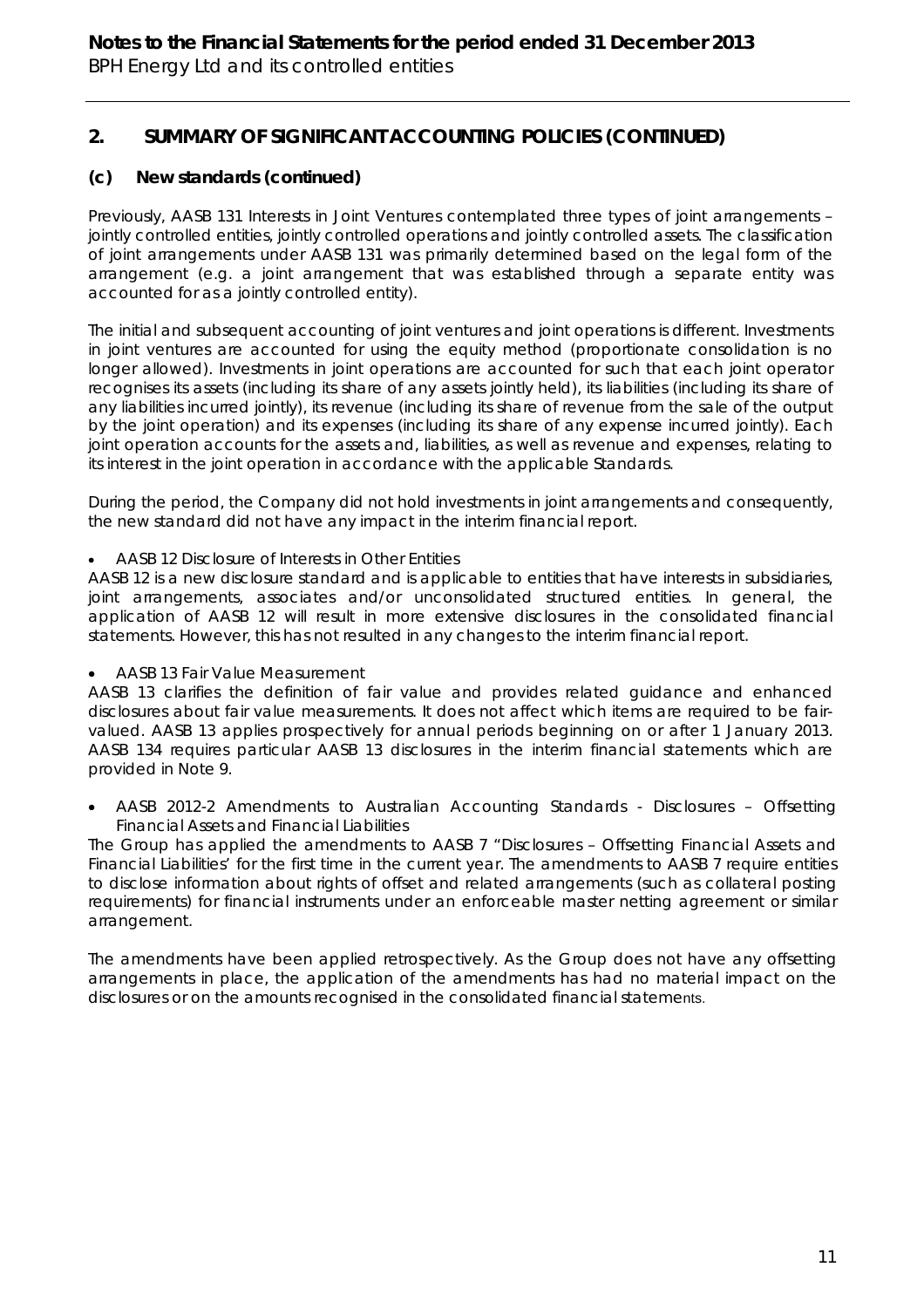# **2. SUMMARY OF SIGNIFICANT ACCOUNTING POLICIES (CONTINUED)**

## **(d) Financial Position**

The consolidated entity has incurred a net loss before tax for the period ended 31 December 2013 of \$486,381 (2012: \$371,139) and has a working capital deficit of \$546,511 (2012: surplus \$1,838,120) as at that date.

Included in other payables are amounts payable to the directors of the company of \$487,432 (30 June 2013: \$427,025). The directors have reviewed their expenditure and commitments for the consolidated entity and have implemented methods of costs reduction. The directors as a part of their cash monitoring, have voluntarily suspended cash payments for their director's fees to conserve cash resources.

The directors have prepared cash flow forecasts that indicate that the consolidated entity will have sufficient cash flows for a period of at least 12 months from the date of this report.

Based on the cash flow forecasts, the directors are satisfied that, the going concern basis of preparation is appropriate. The financial report has therefore been prepared on a going concern basis, which assumes continuity of normal business activities and the realisation of assets and the settlement of liabilities in the ordinary course of business.

## **3. OPERATING INFORMATION**

Operating segments have been identified on the basis of internal reports of the company that are regularly reviewed by the chief operating decision maker in order to allocate resources to the segments and to assess their performance. The chief operating decision maker has been identified as the Board of Directors. On a regular basis, the board receives financial information on the consolidated entity on a basis similar to the financial statements presented in the financial report, to manage and allocate their resources.

The consolidated entity's only operating segment is investments. The consolidated entity holds investments in two principal industries and these are biotechnology, and oil and gas exploration and development.

## **4. REVENUE, INCOME AND EXPENSES**

|                                  | Consolidated              |                           |  |
|----------------------------------|---------------------------|---------------------------|--|
|                                  | 31 December<br>2013<br>\$ | 31 December<br>2012<br>\$ |  |
| Revenue                          |                           |                           |  |
| Interest revenue: other entities | 65,875                    | 106,684                   |  |
| Total revenue                    | 65,875                    | 106,684                   |  |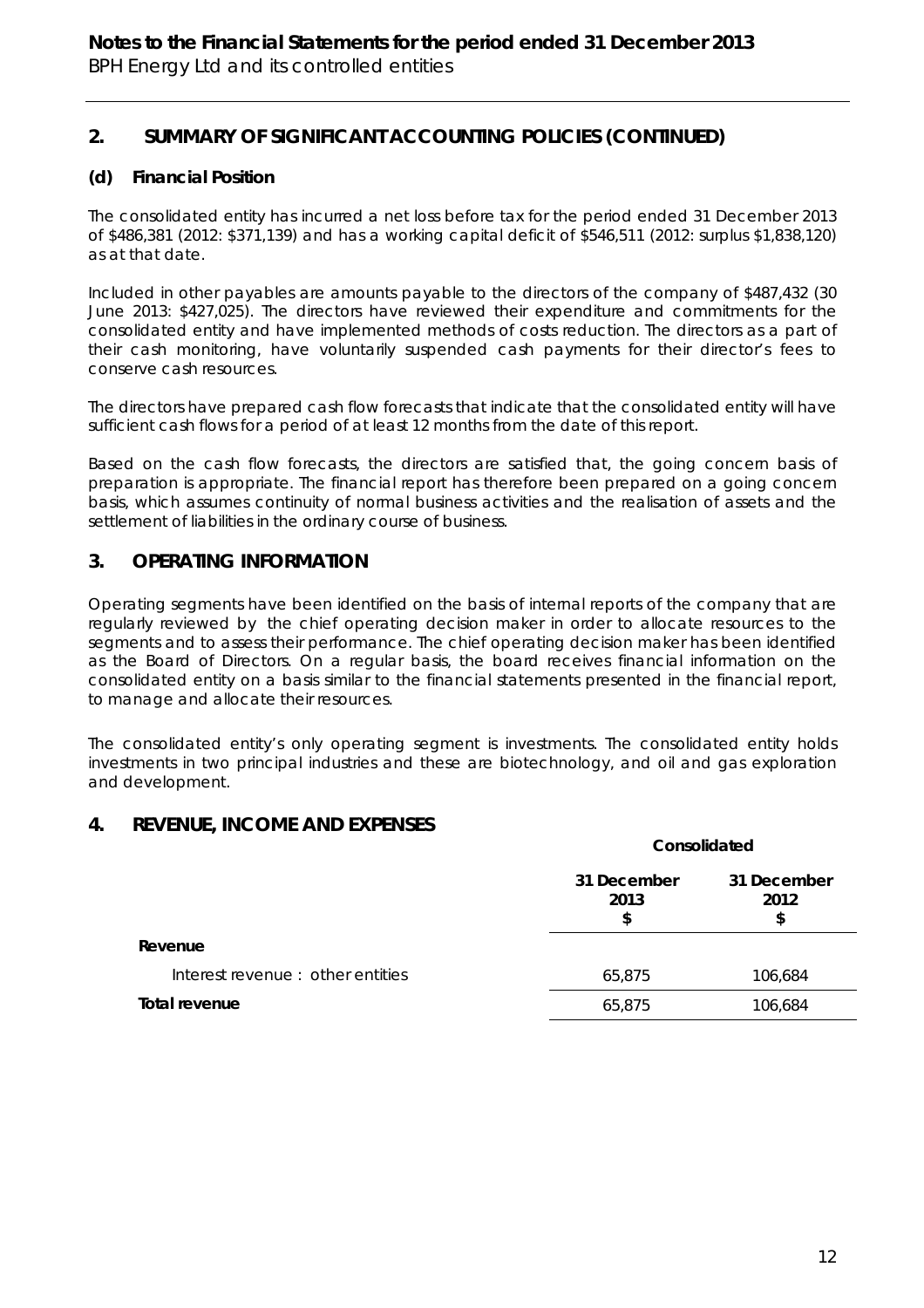## **5. CASH AND CASH EQUIVALENTS**

|    |                                                                                                                                                  | Consolidated              |                       |
|----|--------------------------------------------------------------------------------------------------------------------------------------------------|---------------------------|-----------------------|
|    |                                                                                                                                                  | 31 December<br>2013<br>\$ | 30 June<br>2013<br>\$ |
|    | For the purpose of the half-year condensed<br>consolidated statement of cash flows, cash and cash<br>equivalents are comprised of the following: |                           |                       |
|    | Cash at bank and in hand from continuing operations                                                                                              | 515,812                   | 900,599               |
|    |                                                                                                                                                  | 515,812                   | 900,599               |
| 6. | <b>CONTRIBUTED EQUITY</b>                                                                                                                        |                           |                       |
|    |                                                                                                                                                  | Consolidated              |                       |
|    |                                                                                                                                                  | 31 December<br>2013<br>\$ | 30 June<br>2013<br>\$ |
|    | 172,562,245 (June 2013: 172,562,245) fully paid<br>ordinary shares                                                                               | 41,511,195                | 41,511,195            |

The Company has no authorised capital and the issued shares do not have a par value.

|                                       |             | Consolidated |  |  |
|---------------------------------------|-------------|--------------|--|--|
|                                       | No.         | S            |  |  |
| Movements in ordinary shares on issue |             |              |  |  |
| At the beginning of reporting period  | 172,562,245 | 41,511,195   |  |  |
| At reporting date                     | 172,562,245 | 41,511,195   |  |  |

### **Capital Raising**

During the period nil options were exercised (June 2013: nil options were exercised).

#### **Fully Paid Ordinary Share Capital**

Fully paid ordinary shares carry one vote per share and carry the right to dividends.

## **7. COMMITMENTS AND CONTINGENT LIABILITIES**

There has been no material changes to the commitments and contingencies since 30 June 2013.

| 8.                              | <b>INVESTMENTS ACCOUNTED FOR USING</b><br><b>EQUITY METHOD</b> | 31 December<br>2013<br>\$ | 30 June<br>2013<br>\$ |
|---------------------------------|----------------------------------------------------------------|---------------------------|-----------------------|
| Advent Energy Ltd               |                                                                | 48.165.084                | 48.296.464            |
| Molecular Discovery Systems Ltd |                                                                | 1,372,639                 | 1,394,075             |
|                                 |                                                                | 49.537.723                | 49.690.539            |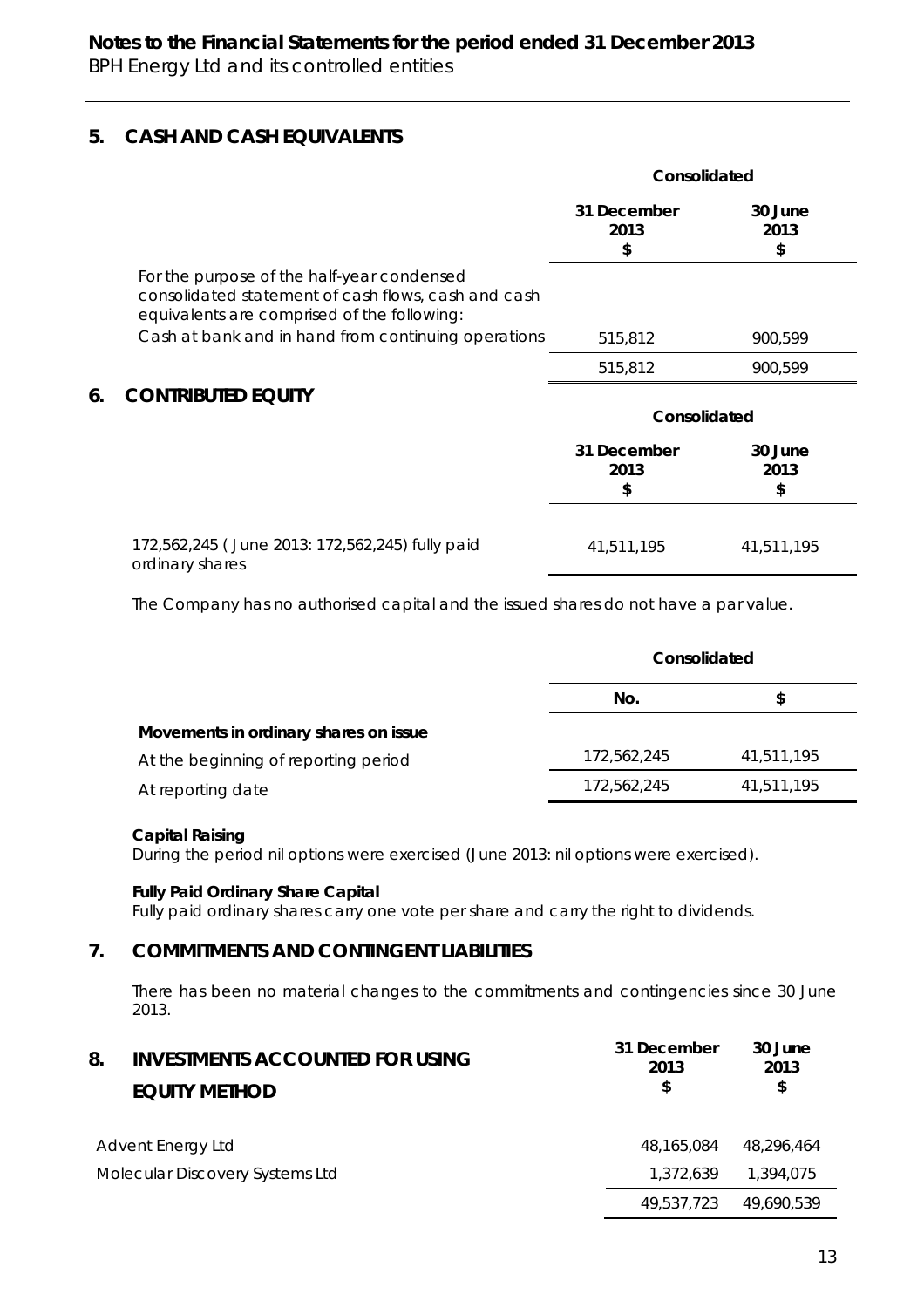## **8. INVESTMENTS ACCOUNTED FOR USING EQUITY METHOD (CONTINUED)**

#### *(a) Shares in associates*

 Investments in associates are accounted for in the consolidated financial statements using the equity method of accounting.

| Name of Entity              | Country of<br>Incorporation | <b>Ownership Interest</b><br>% |           |
|-----------------------------|-----------------------------|--------------------------------|-----------|
|                             |                             | December 2013                  | June 2013 |
| Molecular Discovery Systems | Australia                   | 20%                            | 20%       |
| Advent Energy Ltd           | Australia                   | 27.4%                          | 27.4%     |

## **9. FINANCIAL ASSETS**

|                                                 | Consolidated              |                       |
|-------------------------------------------------|---------------------------|-----------------------|
|                                                 | 31 December<br>2013<br>\$ | 30 June<br>2013<br>\$ |
| Current                                         |                           |                       |
| Unsecured Loans to other entities: (b)          |                           |                       |
| Grandbridge Limited                             | 55,645                    | 55,645                |
| MEC Resources Limited and Advent Energy Limited | 41,980                    | 41,980                |
| Secured Loans to other entities: (c)            |                           |                       |
| <b>Cortical Dynamics Limited</b>                |                           | 1,142,376             |
| Molecular Discovery Systems Limited             |                           | 397,690               |
|                                                 | 97,625                    | 1,637,691             |
| Non-current                                     |                           |                       |
| Loans and receivables at amortised cost         |                           |                       |
| Unsecured Ioan to Cortical Dynamics Limited(b)  | 485,070                   | 485,070               |
| Molecular Discovery Systems Limited             | 461,100                   | 461,100               |
| Secured loans to other entities: (c)            |                           |                       |
| <b>Cortical Dynamics Limited</b>                | 1,305,452                 |                       |
| Molecular Discovery Systems Limited             | 398,244                   |                       |
| Available for sale financial assets (a)         | 48,949                    | 48,949                |
|                                                 | 2,698,815                 | 995,119               |

#### **Fair Value of Financial Assets**

The methods and valuation techniques used for the purpose of measuring fair value of the company's financial assets are unchanged compared to the previous reporting period.

Due to the application of AASB 13 this half-year, however, the company needs to disclose the fair value measurements by level of the fair value hierarchy for financial instruments that are measured at fair value on a recurring basis. The levels of the hierarchy are as follows:

**Level 1:** quoted prices (unadjusted) in active markets for identical assets or liabilities **Level 2:** inputs other than quoted prices included within Level 1 that are observable for the asset or liability, either directly (i.e. as prices) or indirectly (i.e. derived from prices) **Level 3:** inputs for the asset or liability that are not based on observable market data (unobservable inputs).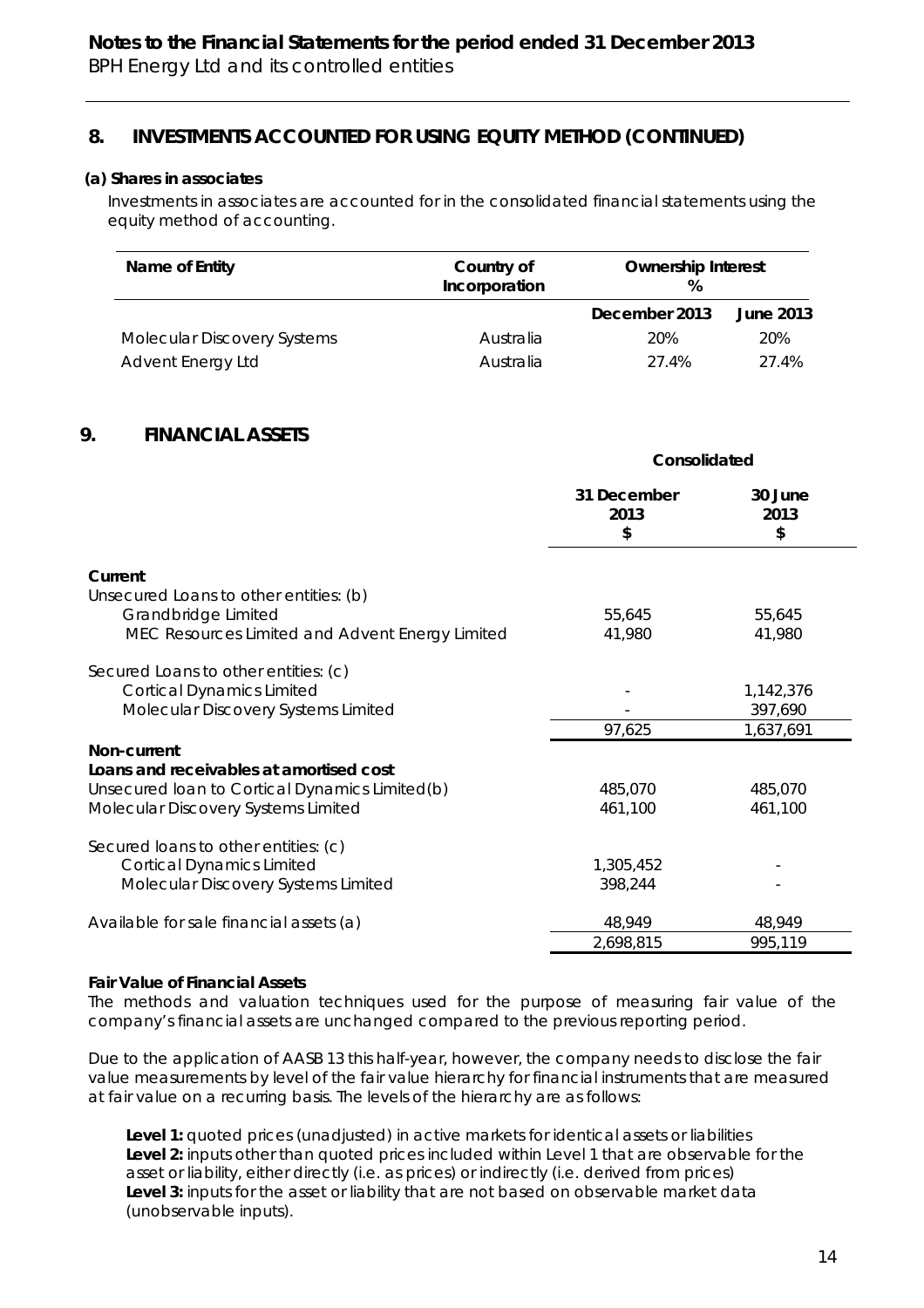## **9. FINANCIAL ASSETS (CONTINUED)**

This applies to the financial assets described in (a) below.

(a) Available for sale financial assets (Level 3) comprise:

Unlisted investments, at fair value

| Shares in other corporations              | 48.949 | 48.949 |
|-------------------------------------------|--------|--------|
| Total available for sale financial assets | 48.949 | 48.949 |

- (b) These loans are unsecured, non interest bearing and repayable on demand.
- (c) These loans are secured by a charge over all of the assets and undertakings of each entity and interest bearing. Subject to the conditions of the agreement BPH Energy has the right to conversion to satisfy the debt on or before the termination date.

The company has entered into a convertible loan agreement with Cortical Dynamics. The loan is for a maximum amount of \$500,000 and is to be used for short term working capital requirements. Subject to Cortical being admitted to the Official list BPH Energy has a right of conversion to satisfy the debt on or before the termination date of 19 November 2014. As at reporting date the loan had been drawn down by an amount of \$443,697 (June 2013: \$479,371).

The company has entered into a convertible loan agreement with Molecular Discovery Systems. The loan is for a maximum amount of \$500,000 and is to be used for short term working capital requirements. Subject to Molecular Discovery Systems being admitted to the Official list BPH Energy has a right of conversion to satisfy the debt on or before the termination date of 26 November 2014. As at reporting date the loan had been drawn down by an amount of \$398,244 (June 2013: \$397,690).

On 28th February 2012 BPH Energy entered into an additional convertible loan agreement with Cortical Dynamics. The facility is for a maximum amount of \$1M and has an annual interest rate of 9.40%. The will be used for short term working capital requirements and funding further development of the BAR monitor. The facility will terminate on the earlier of 24 months from the execution date and any date on which the facility is terminated in accordance with the agreement. The loan is convertible at BPH's election if Cortical is unsuccessful in its application for admission to the Official List. As at reporting date the loan had been drawn down by an amount of \$861,755 (June 2013: \$663,005). The terms of the facility were extended by 12 months, changing the termination date to 28 February 2015.

## **10. EVENTS SUBSEQUENT TO REPORTING DATE**

There have not been any matters or circumstances that have arisen since the end of the financial year, that have significantly affected, or may significantly affect, the operations of the company, the results of those operations, or the state of affairs of the company in future financial years.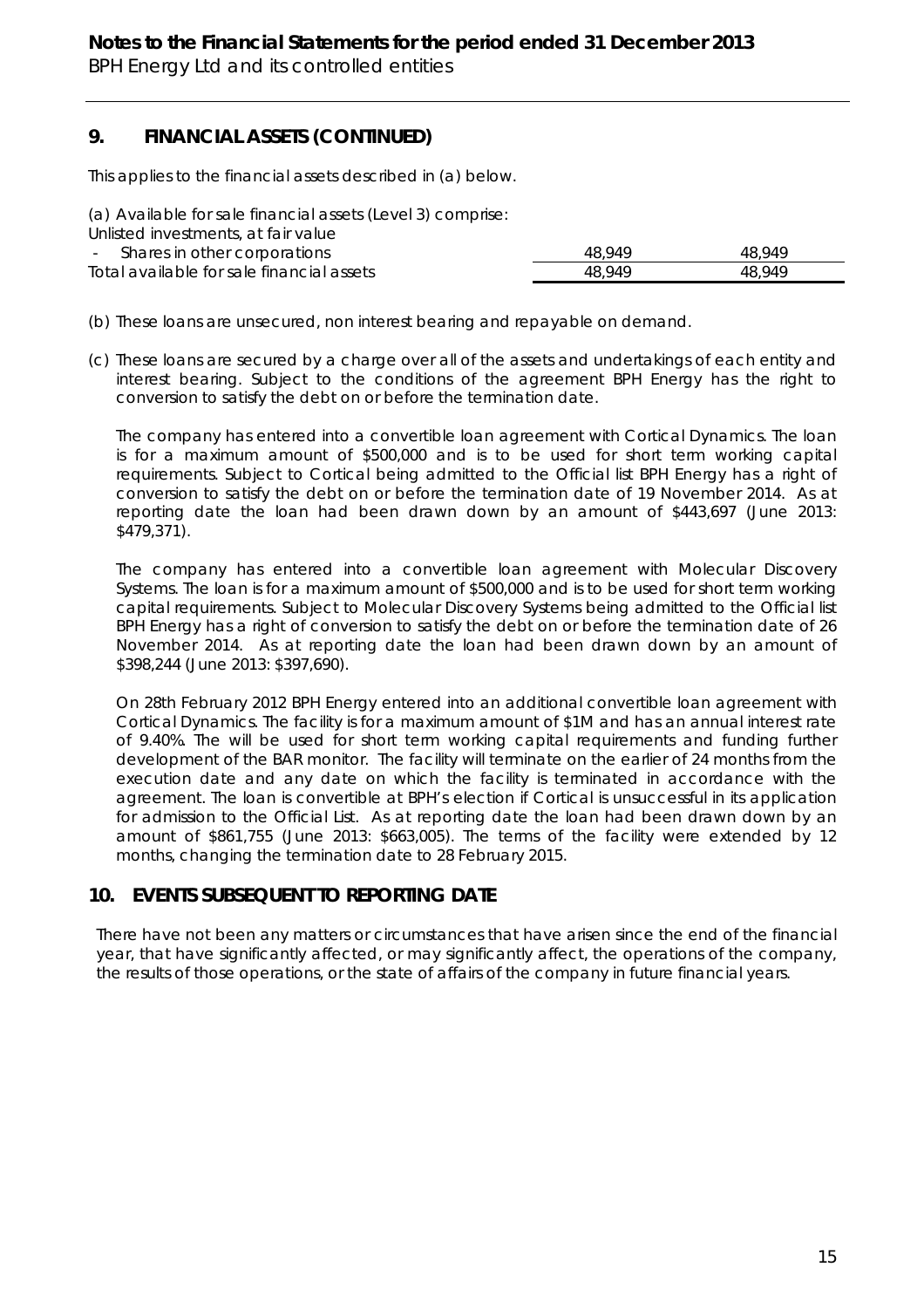

the next solution

#### **Independent Auditor's Review Report to the members of BPH Energy Limited**

#### **Report on the Half-Year Financial Report**

We have reviewed the accompanying half-year financial report of BPH Energy Limited and its controlled entities (the "Group"), which comprises the condensed consolidated statement of financial position as at 31 December 2013, the condensed consolidated statement of profit or loss and other comprehensive income, condensed consolidated statement of changes in equity and condensed consolidated statement of cash flows for the half-year ended on that date, other selected explanatory notes and the directors' declaration of the Group comprising the Company and the entities it controlled at the half-year end or from time to time during the half-year.

#### **Directors' Responsibility for the Half-Year Financial Report**

The directors of the Group are responsible for the preparation of the half-year financial report that gives a true and fair view in accordance with Australian Accounting Standards, including the Australian Accounting Interpretations, and the *Corporations Act 2001.* This responsibility includes: establishing and maintaining internal controls relevant to the preparation and fair presentation of the half-year financial report that is free from material misstatement, whether due to fraud or error; selecting and applying appropriate accounting policies; and making accounting estimates that are reasonable in the circumstances.

#### **Auditor's Responsibility**

Our responsibility is to express a conclusion on the half-year financial report based on our review. We conducted our review in accordance with Auditing Standard on Review Engagements ASRE 2410 *Review of a Financial Report Performed by the Independent Auditor of the Entity*, in order to state whether, on the basis of the procedures described, we have become aware of any matter that makes us believe that the financial report is not in accordance with the *Corporations Act 2001* including: giving a true and fair view of the Group's financial position as at 31 December 2013 and its performance for the half-year ended on that date; and complying with Accounting Standard AASB 134 *Interim Financial Reporting* and the *Corporations Regulations 2001*. As the auditor of BPH Energy Limited, ASRE 2410 requires that we comply with the ethical requirements relevant to the audit of the annual financial report.

A review of a half-year financial report consists of making enquiries, primarily of persons responsible for financial and accounting matters, and applying analytical and other review procedures. A review is substantially less in scope than an audit conducted in accordance with Australian Auditing Standards and consequently does not enable us to obtain assurance that we would become aware of all significant matters that might be identified in an audit. Accordingly, we do not express an audit opinion.

#### **Independence**

In conducting our review, we have complied with the independence requirements of the *Corporations Act 2001.* 

Independent member of Nexia International